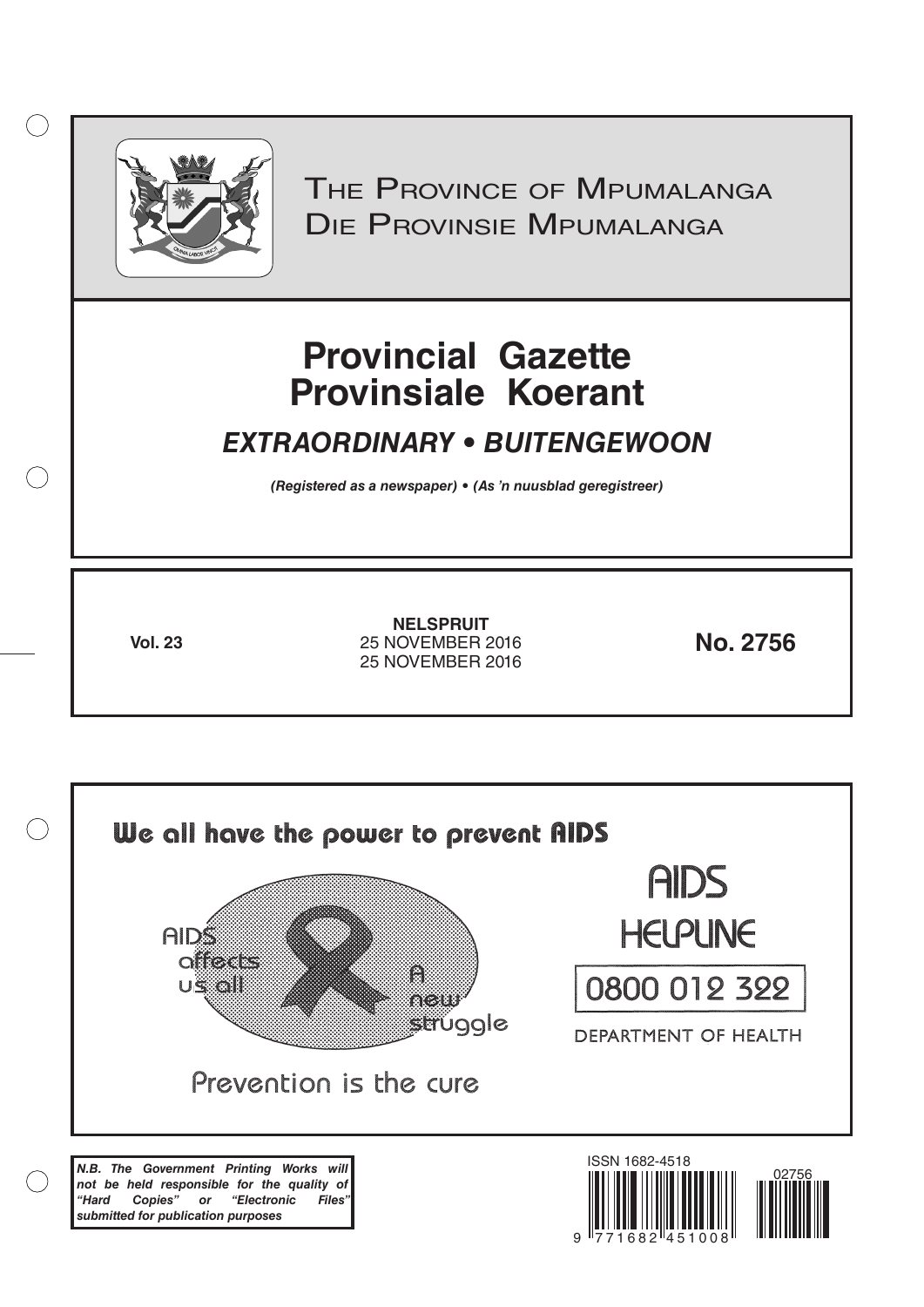This gazette is also available free online at **www.gpwonline.co.za**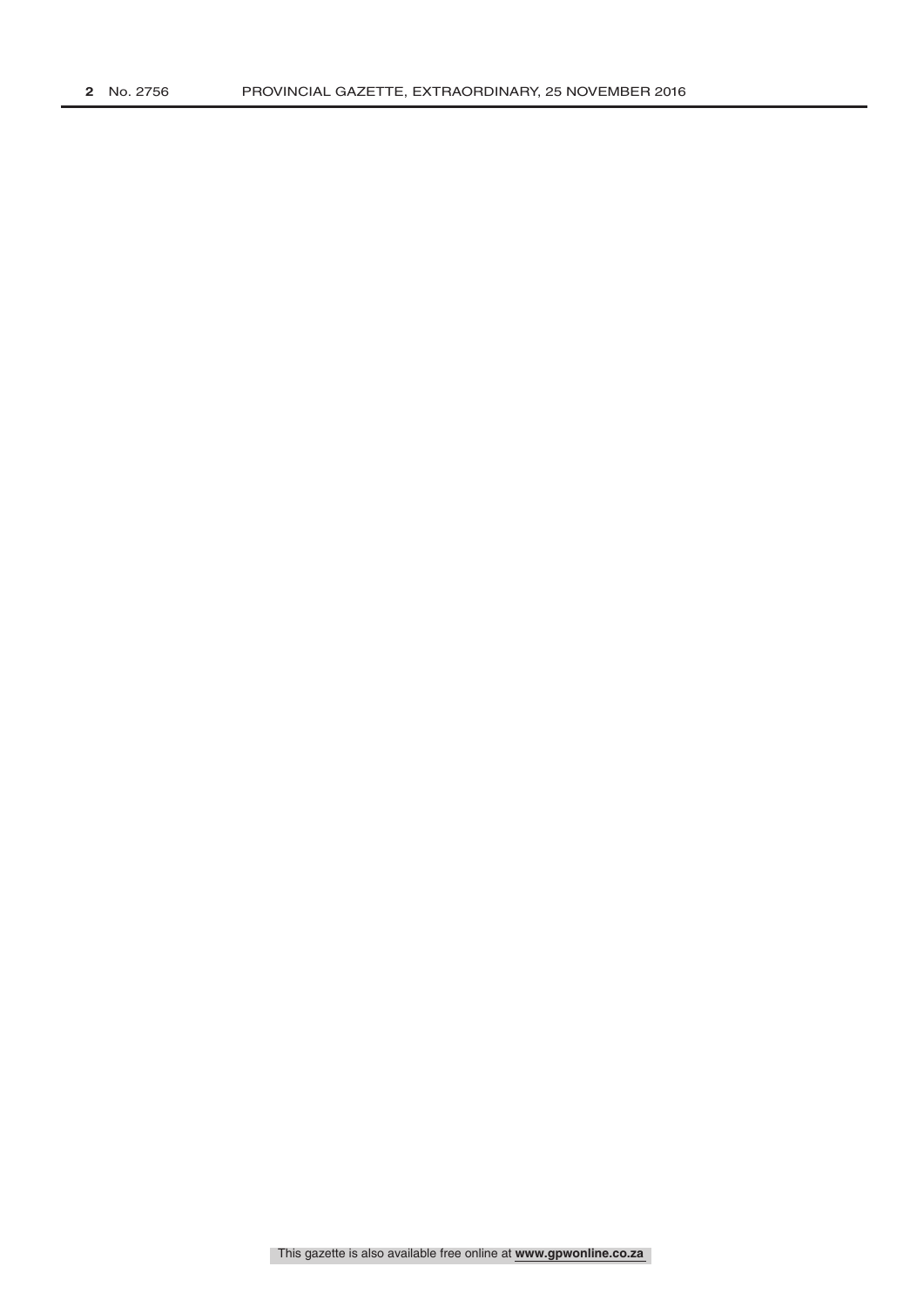**The GovernmenT PrinTinG Works Will noT be held resPonsible for any errors ThaT miGhT occur due To The submission of incomPleTe / incorrecT / illeGible coPy.**

**no fuTure queries Will be handled in connecTion WiTh The above.**

#### **CONTENTS**

|     |                                                                                                                                         | Gazette<br>No. | Paae<br>No |
|-----|-----------------------------------------------------------------------------------------------------------------------------------------|----------------|------------|
|     |                                                                                                                                         |                |            |
|     | <b>GENERAL NOTICES • ALGEMENE KENNISGEWINGS</b>                                                                                         |                |            |
| 173 | National Road Traffic Act (93/1996): Notice of Registration of Testing Station and Authority to appoint<br><b>Examiners of Vehicles</b> | 2756           |            |
| 173 | Nasionale Padverkeerswet (93/1996): Kennisgewing van Registrasie van Toetsstasie en Magtiging om                                        | 2756           |            |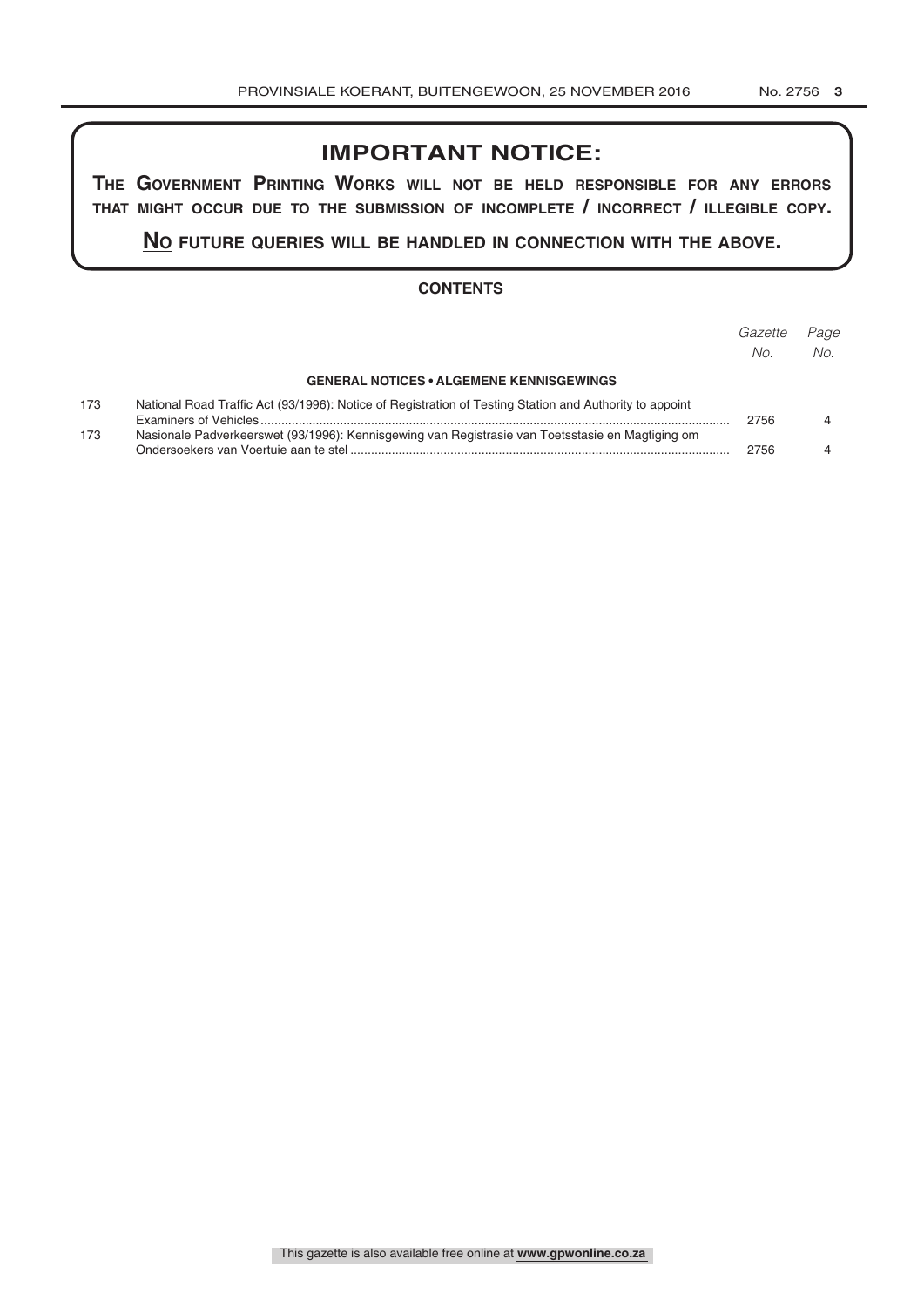### General Notices • Algemene Kennisgewings

#### **NOTICE 173 OF 2016**

#### SECTION 39 OF THE NATIONAL ROAD TRAFFIC ACT, 1996, (ACT NO.93 OF 1996): NOTICE OF REGISTRATION OF TESTING STATION AND AUTHORITY TO APPOINT EXAMINERS OF VEHICLES

I, Petrus Simon Ngomana, Member of Executive Council for Community Safety, Security and Liaison hereby give notice in terms of Section 39 of the National Road Traffic Act, 1996 (Act no.93 of 1996), of the registration of the testing station of Trichardt Testing Station with infrastructure number 41480198 as a B Grade testing station; and

Hereby determine Reg. 134(2) of the National Road Traffic Act, 1996 (Act no.93 of 1996), Trichardt Testing Station, with infrastructure number 41480198 , as an authority which may appoint any person as an examiner of vehicles for any area on condition that such person-

> has obtained a diploma in the examination for examiners of vehicles at a centre approved by the Minister of Transport; and

> is appointed on condition that he may only examine vehicles at the testing station of Trichardt Testing Station.

#### **KENNISGEWING 173 VAN 2016**

## KAN NIS TOETS VAN REGISTRASIE VAN TOETSSTASIE EN MAGTIGING OM DE GEBISTEL <u>DIE NASIONALE PADVERKEERSWET, 1996 (WET N</u> ONDERSOEKERS VAN VOERTUIE AAN TE STEL

Sekuriteit en Skakeling, gee hierby ingevolge Artikel 39 van die Nasionale Artikel 39 van die Nasionale Nasion<br>Die Nasionale Artikel 39 van die Nasionale Artikel 39 van die Nasionale Artikel 39 van die Nasionale Nasionale Ek, Petrus Simon Ngomana, Lid Departemente van Gemeenskapveiligheid, Sekuriteit en Skakeling, gee hierby ingevolge Artikel 39 van die Nasionale Padverkeerswet, 1996 (Wet no.93 van 1996), kennis van die registrasie van Trichardt Toetsstasie met infrastruktuurnommer 41480198 as 'n B Graad betsstasie; en wet no.93 van die Nasionale Padverkeerswet, 1996 (Wet no.93 van die Nasionale Padverkeerswet, 1

1996), Trichardt Toetsstasie met infrastruktuurnommer 41480198 as `n instansie Bepaal hierby Reg. 134(2) van die Nasionale Padverkeerswet, 1996 (Wet no.93 van 1996), Trichardt Toetsstasie met infrastruktuurnommer 41480198 as 'n instansie wat enige persoon as 'n ondersoeker van voertuie vir enige gebied kan aanstel op voorwaarde dat so 'n persoon-`n diploma in die eksamen vir ondersoekers van

- voertuie by `n sentrum wat deur die Minister van 'n diploma in die eksamen vir ondersoekers voertuie by 'n sentrum wat deur die Minister van Vervoer goedgekeur is, verwerf het; en
- aangestel word op voorwaarde dat hy slegs voertuie<br>by die toetsstasie van Trichardt Toestsstasie., kan ondersoek.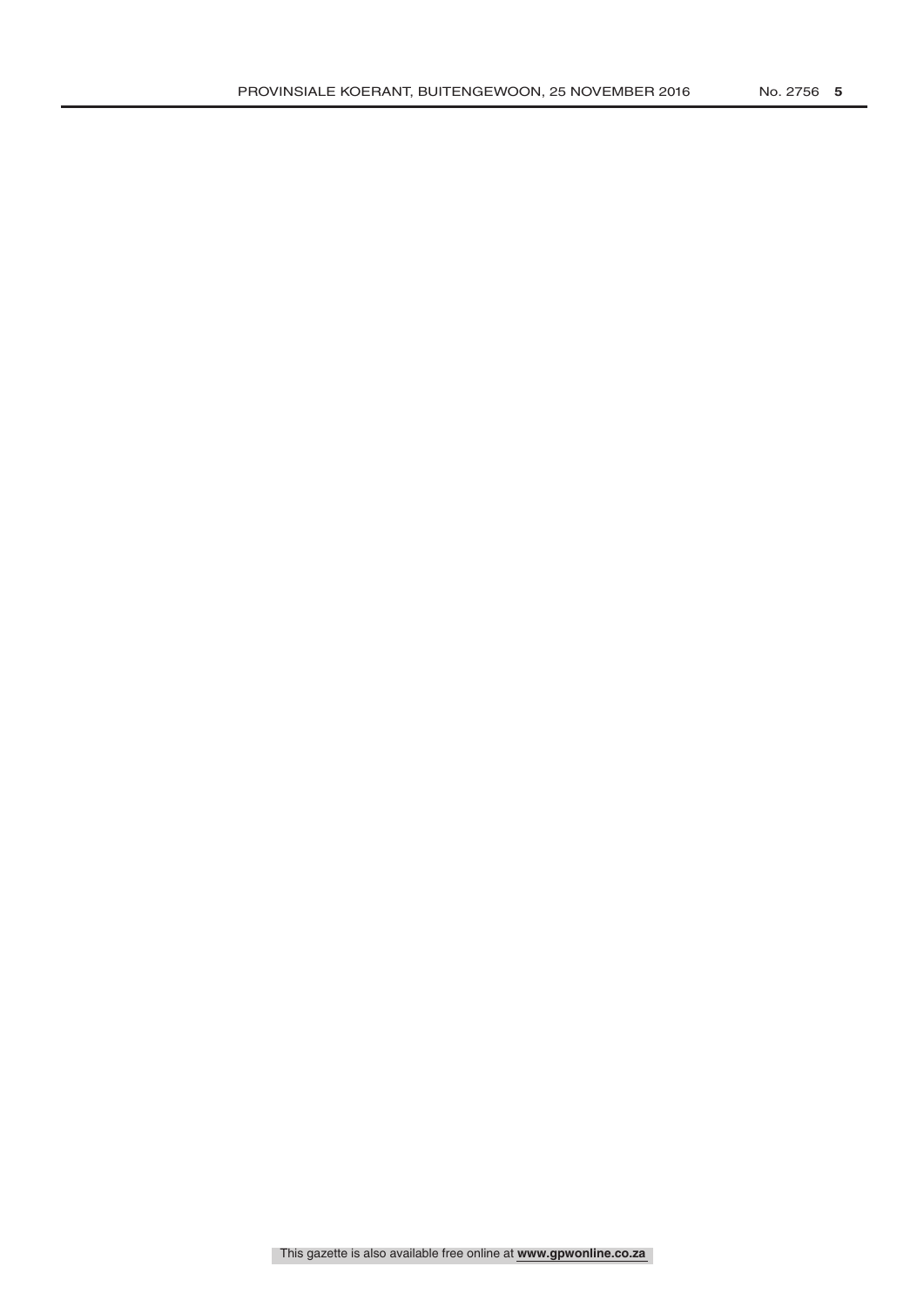This gazette is also available free online at **www.gpwonline.co.za**